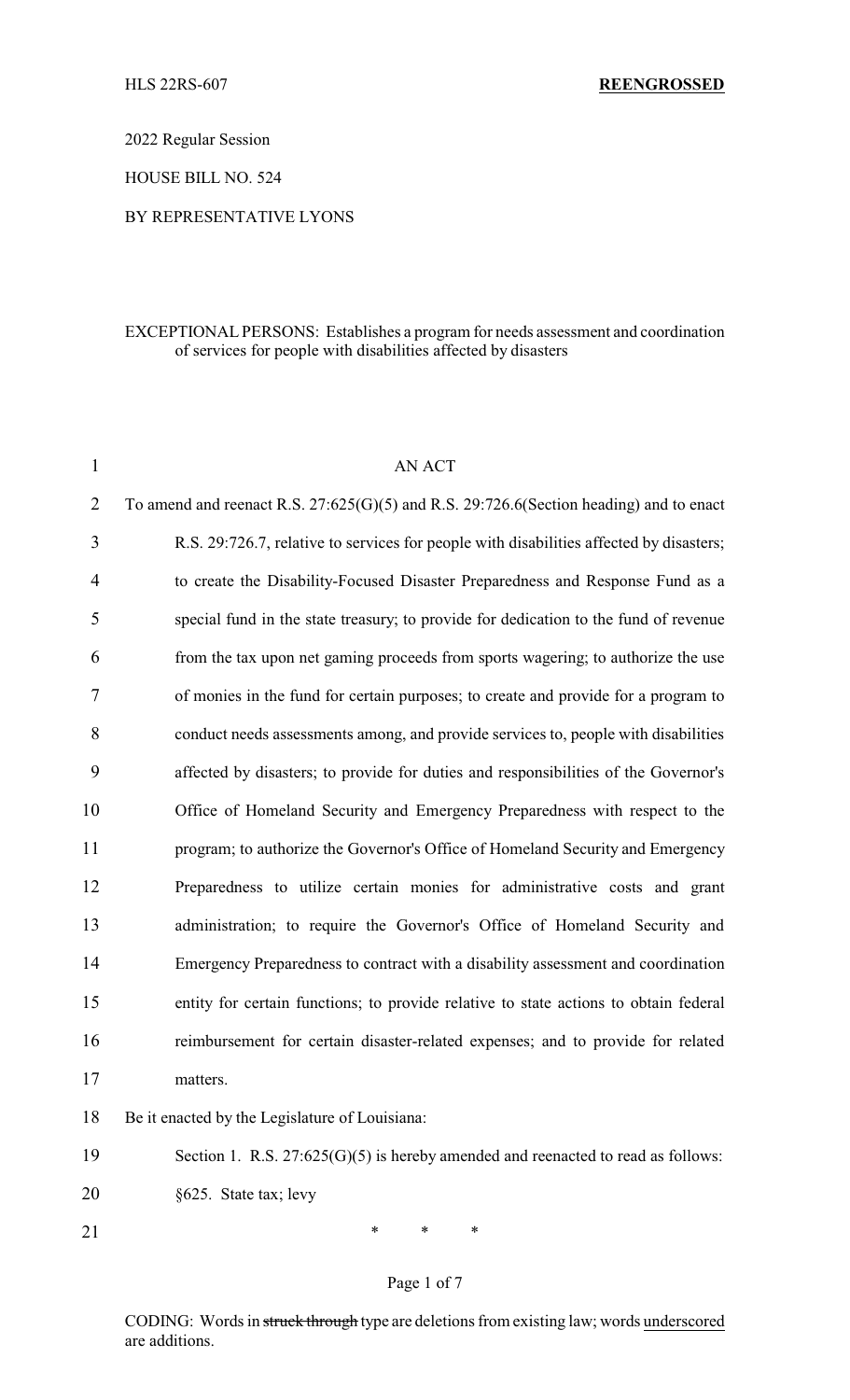| 1  | G. After complying with the provisions of Subsection D of this Section, each            |  |  |
|----|-----------------------------------------------------------------------------------------|--|--|
| 2  | fiscal year the state treasurer shall credit the following amounts to the following     |  |  |
| 3  | funds:                                                                                  |  |  |
| 4  | *<br>$\ast$<br>*                                                                        |  |  |
| 5  | Two percent of the monies collected pursuant to this Section, not to<br>(5)             |  |  |
| 6  | exceed five hundred thousand dollars, shall be credited to the Disability Affairs Trust |  |  |
| 7  | Fund established by R.S. 46:2583 Disability-Focused Disaster Preparedness and           |  |  |
| 8  | Response Fund established by R.S. 29:726.7.                                             |  |  |
| 9  | *<br>$\ast$<br>∗                                                                        |  |  |
| 10 | Section 2. R.S. 29:726.6 (Section heading) is hereby amended and reenacted and R.S.     |  |  |
| 11 | 29:726.7 is hereby enacted to read as follows:                                          |  |  |
| 12 | §726.6. Fund and grant program for security measures; eligible applicants               |  |  |
| 13 | *<br>*<br>*                                                                             |  |  |
| 14 | §726.7. Disability-Focused Disaster Preparedness and Response Fund and program          |  |  |
| 15 | A.(1) The legislature hereby creates in the state treasury a special fund to be         |  |  |
| 16 | known as the "Disability-Focused Disaster Preparedness and Response Fund". The          |  |  |
| 17 | fund shall consist of monies deposited pursuant to R.S. $27:625(G)(5)$ ; any additional |  |  |
| 18 | monies transferred to the fund by the legislature; and any monies designated for the    |  |  |
| 19 | fund and received by the state treasurer from donations, gifts, or grants. Monies in    |  |  |
| 20 | the fund shall be invested by the state treasurer in the same manner as monies in the   |  |  |
| 21 | state general fund. Interest earned on the investments of monies in the fund shall be   |  |  |
| 22 | deposited in and credited to the fund following compliance with applicable              |  |  |
| 23 | requirements of Article VII, Section 9(B) of the Constitution of Louisiana relative     |  |  |
| 24 | to the Bond Security and Redemption Fund. Unexpended and unencumbered monies            |  |  |
| 25 | in the fund at the end of the fiscal year shall remain in the fund.                     |  |  |
| 26 | The monies in the Disability-Focused Disaster Preparedness and<br>(2)                   |  |  |
| 27 | Response Fund shall be used solely for the purposes provided for in this Section and    |  |  |
| 28 | only in the amounts appropriated by the legislature.                                    |  |  |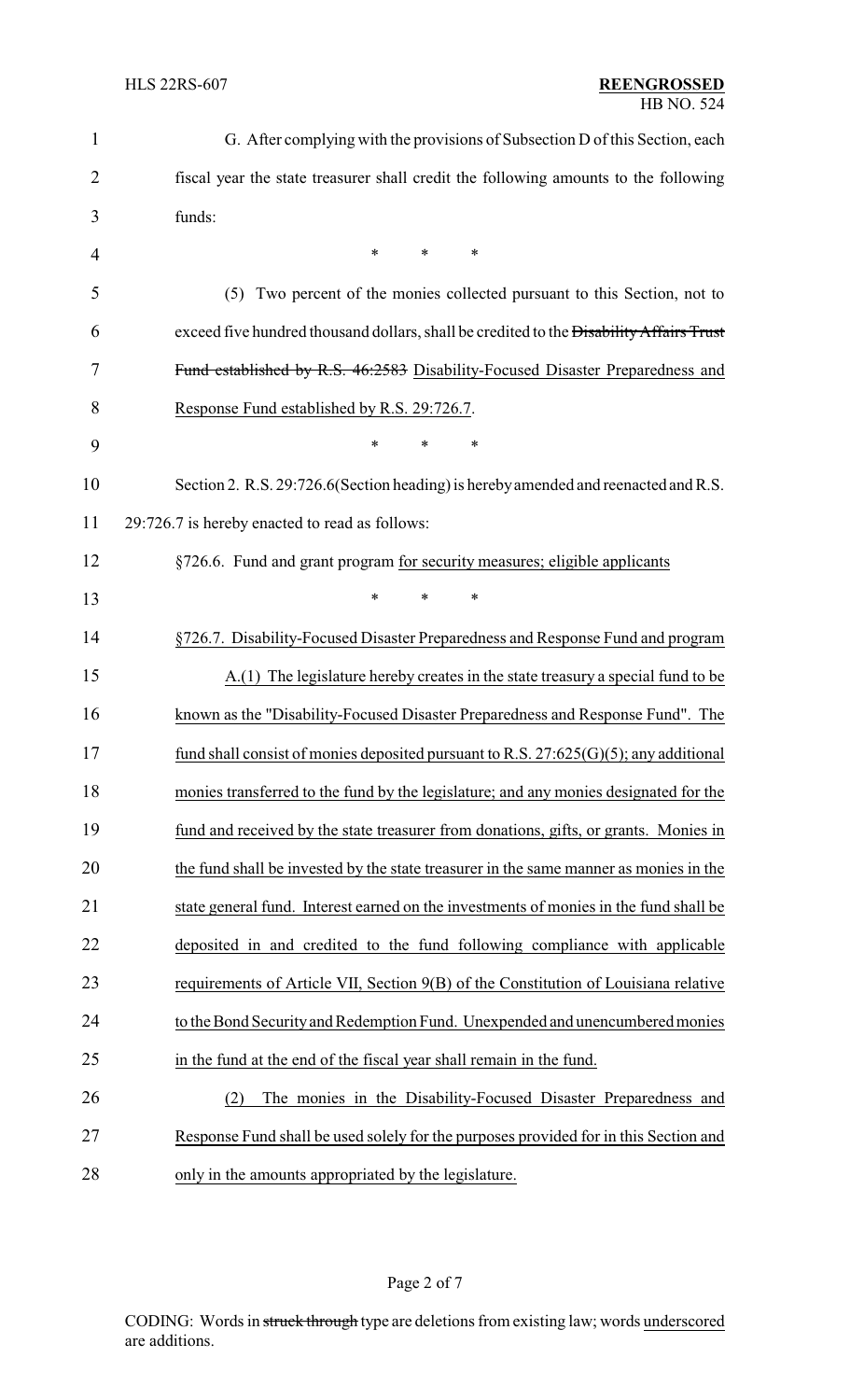| 1              | The Governor's Office of Homeland Security and Emergency<br>(3)                          |
|----------------|------------------------------------------------------------------------------------------|
| $\overline{2}$ | Preparedness may utilize no more than three percent of the monies annually               |
| 3              | deposited into the fund pursuant to R.S. $27:625(G)(5)$ for administrative costs,        |
| 4              | including costs of grant administration.                                                 |
| 5              | B. As used in this Section, the following terms have the meaning ascribed                |
| 6              | to them in this Subsection:                                                              |
| 7              | "DACE" means a disability assessment and coordination entity.<br>(1)                     |
| 8              | (2) "Person with a disability" means any person with access and functional               |
| 9              | needs across the life span, including persons who are elderly.                           |
| 10             | C. The purpose of this Section is to address particular identified needs of              |
| 11             | people with disabilities affected by disasters through assessment of individual needs,   |
| 12             | coordination of resources to meet those needs, and training of personnel to              |
| 13             | competently and effectively identify needs through appropriate assessment methods        |
| 14             | and to proficiently coordinate with the proper entities that provide necessary           |
| 15             | services, thereby establishing an effective network that will identify people who need   |
| 16             | disability-related resources in disaster periods and ensure that those who need help     |
| 17             | will be connected to those who can provide help.                                         |
| 18             | The Governor's Office of Homeland Security and Emergency<br>D.                           |
| 19             | Preparedness, referred to hereafter in this Section as "GOHSEP", shall contract with     |
| 20             | a DACE whose director possesses the qualifications required by Subsection F of this      |
| 21             | Section. The DACE shall perform all of the following functions:                          |
| 22             | (1) Work with GOHSEP to develop a statewide plan which shall include but                 |
| 23             | not be limited to all of the following elements:                                         |
| 24             | (a) Conduct individual assessments of needs of people with disabilities in               |
| 25             | shelters and areas impacted by disasters.                                                |
| 26             | Provide training that addresses meeting the needs of people with<br>(b)                  |
| 27             | disabilities impacted by disasters to disability stakeholders, other entities that serve |
| 28             | people with disabilities, and government agencies.                                       |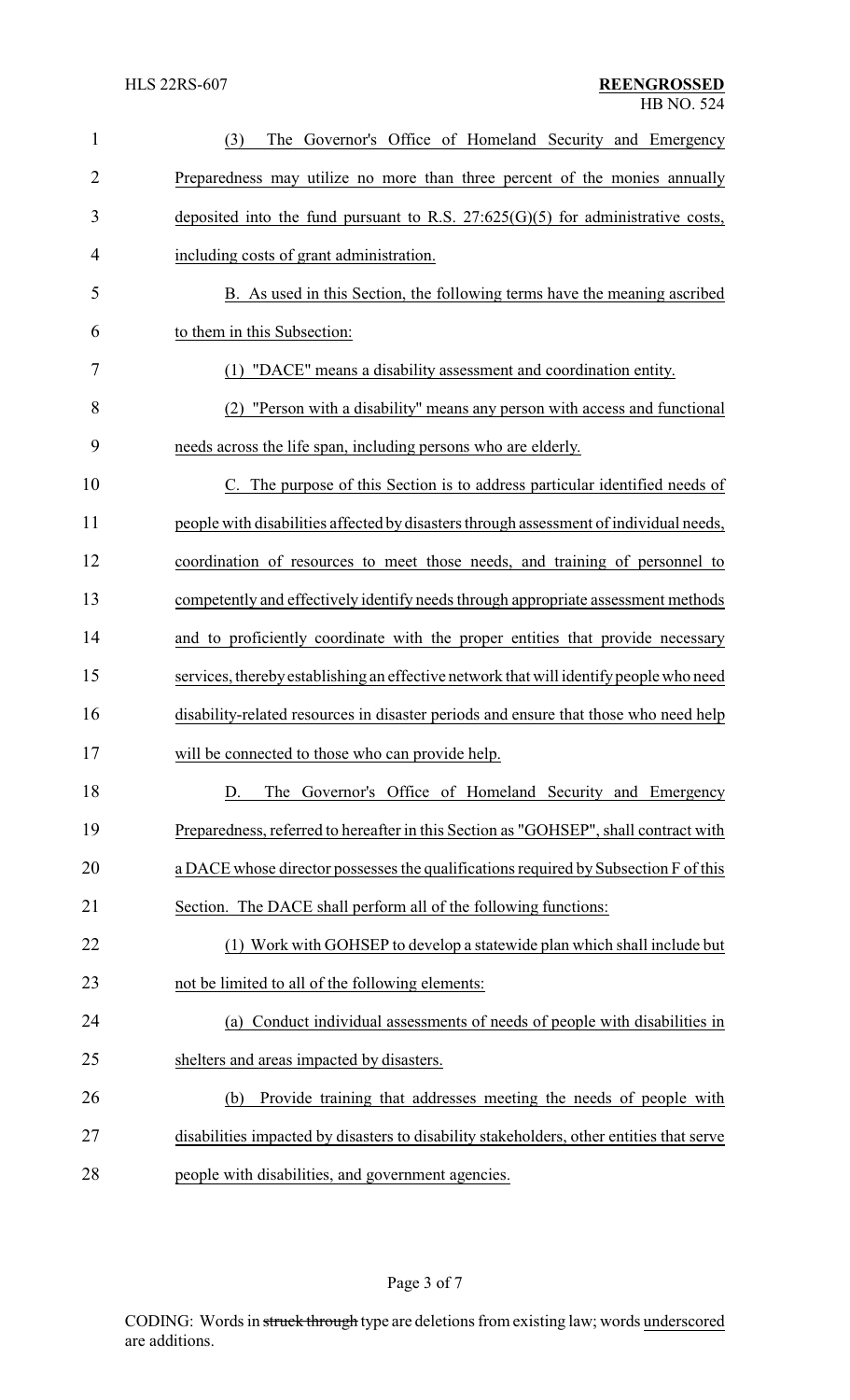| 1              | (c) Enhance cooperation between the entities identified in Subparagraph (b)           |  |  |
|----------------|---------------------------------------------------------------------------------------|--|--|
| $\overline{2}$ | of this Paragraph so that the needs of people with disabilities relating to disaster  |  |  |
| 3              | preparedness and response will be met.                                                |  |  |
| 4              | (d) Where necessary, directly meet the needs of people with disabilities              |  |  |
| 5              | impacted by disasters.                                                                |  |  |
| 6              | Administer the initial implementation of the plan provided for in this<br>(2)         |  |  |
| 7              | Subsection.                                                                           |  |  |
| 8              | (3) Administer the plan provided for in this Subsection on an ongoing basis.          |  |  |
| 9              | (4) Conduct individual needs assessments for people with disabilities.                |  |  |
| 10             | (5)<br>Coordinate with state and local governmental entities, disability              |  |  |
| 11             | stakeholders, and affected individuals with disabilities or their representatives to  |  |  |
| 12             | meet individual needs identified in assessments.                                      |  |  |
| 13             | (6) Directly meet the needs of people with disabilities impacted by disasters         |  |  |
| 14             | in instances in which no other option for furnishing of such assistance is available. |  |  |
| 15             | (7) Provide necessary training to persons, entities, and government agencies          |  |  |
| 16             | that serve people with disabilities in order to meet the needs of people with         |  |  |
| 17             | disabilities that are impacted by disasters.                                          |  |  |
| 18             | (8) Maintain staffing necessary to administer the plan provided for in this           |  |  |
| 19             | Subsection.                                                                           |  |  |
| 20             | (9) Collect data relative to the activities conducted pursuant to this Section        |  |  |
| 21             | and provide an annual report to GOHSEP.                                               |  |  |
| 22             | E. All state and local governmental agencies with which the DACE engages              |  |  |
| 23             | in carrying out its functions shall work collaboratively with the DACE.               |  |  |
| 24             | F. The director of the DACE shall possess all of the following qualifications:        |  |  |
| 25             | At least two years of experience in each of the following:<br>(1)                     |  |  |
| 26             | A leadership role in community-based disability-related non-profit<br>(a)             |  |  |
| 27             | organizations in Louisiana.                                                           |  |  |
| 28             | (b) The role of appointed member of a statewide disability-related council            |  |  |
| 29             | in Louisiana.                                                                         |  |  |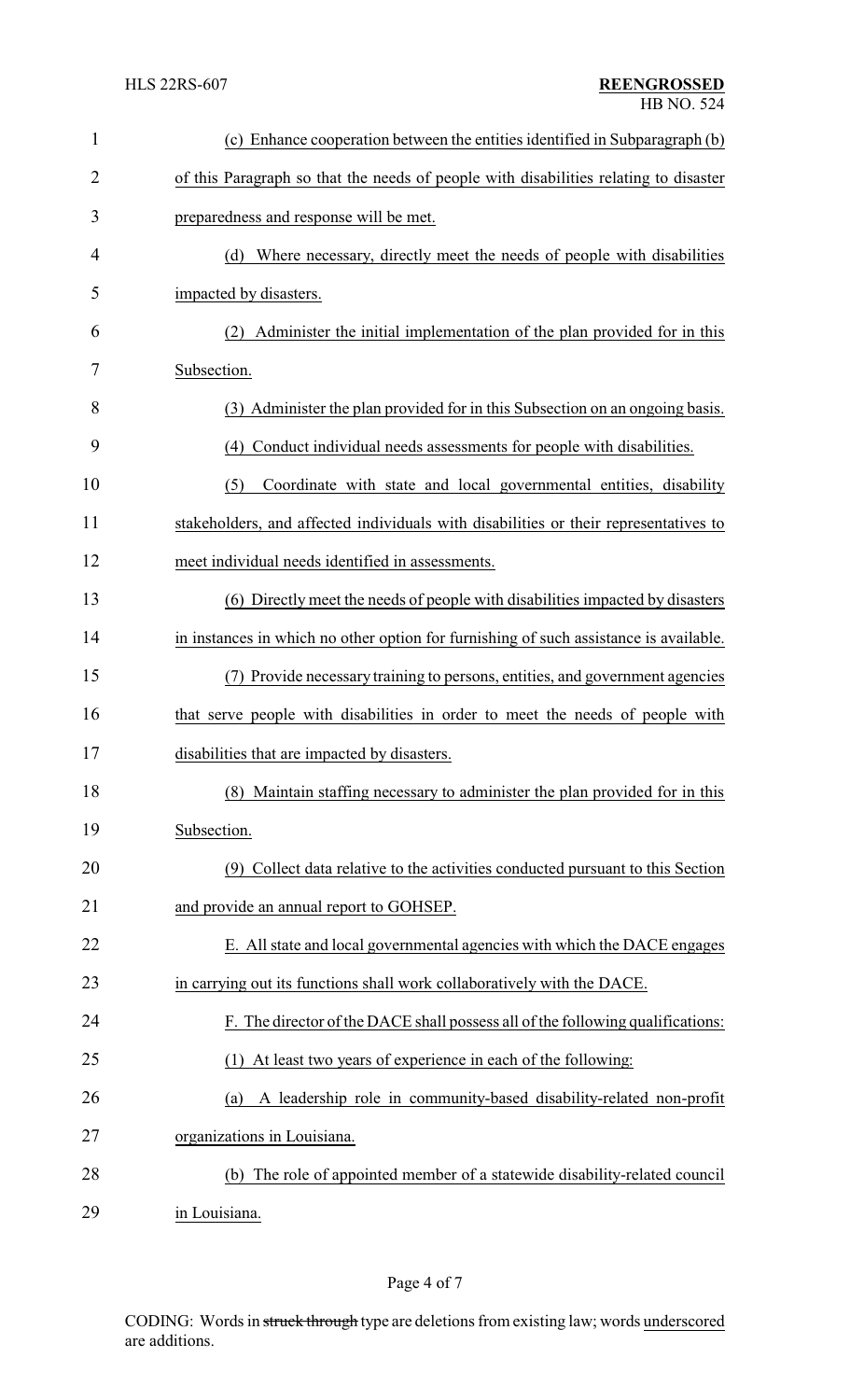| $\mathbf{1}$   | (c) Disaster response with a focus on people with disabilities.                               |  |  |
|----------------|-----------------------------------------------------------------------------------------------|--|--|
| $\overline{2}$ | Employment at a Louisiana state agency with a focus on people with<br>(d)                     |  |  |
| 3              | disabilities.                                                                                 |  |  |
| 4              | (e) Employment in the field of special education.                                             |  |  |
| 5              | Employment at an administrative level with<br>(f)<br>a home-<br>and                           |  |  |
| 6              | community-based service provider licensed by the Louisiana Department of Health.              |  |  |
| 7              | (2) A master's degree or above in education, health care, or social services.                 |  |  |
| 8              | $G(1)$ GOHSEP shall seek federal reimbursement for eligible disaster-related                  |  |  |
| 9              | expenses incurred in the provision of resources and services to people with                   |  |  |
| 10             | disabilities affected by disasters as authorized by the provisions of this Section.           |  |  |
| 11             | GOHSEP may enter into a contract, memorandum of understanding, or                             |  |  |
| 12             | any other type of agreement with the DACE for the purpose of securing federal                 |  |  |
| 13             | reimbursement for eligible disaster-related expenses.                                         |  |  |
| 14             | Section 3. The provisions of Sections 1 and 2 of this Act shall become effective              |  |  |
| 15             | when an Act of the Louisiana Legislature containing a specific appropriation of monies for    |  |  |
| 16             | the implementation of the provisions of this Act becomes effective.                           |  |  |
| 17             | Section 4. The provisions of this Section and Section 3 of this Act shall become              |  |  |
| 18             | effective upon signature of this Act by the governor or, if not signed by the governor, upon  |  |  |
| 19             | expiration of the time for bills to become law without signature by the governor, as provided |  |  |
| 20             | by Article III, Section 18 of the Constitution of Louisiana. If this Act is vetoed by the     |  |  |
| 21             | governor and subsequently approved by the legislature, the provisions of this Section and     |  |  |
| 22             | Section 3 of this Act shall become effective on the day following such approval.              |  |  |

# DIGEST

The digest printed below was prepared by House Legislative Services. It constitutes no part of the legislative instrument. The keyword, one-liner, abstract, and digest do not constitute part of the law or proof or indicia of legislative intent. [R.S. 1:13(B) and 24:177(E)]

| HB 524 Reengrossed | 2022 Regular Session | Lyons |
|--------------------|----------------------|-------|
|--------------------|----------------------|-------|

**Abstract:** Creates the Disability-Focused Disaster Preparedness and Response Fund and a program of needs assessment and services for people with disabilities affected by disasters.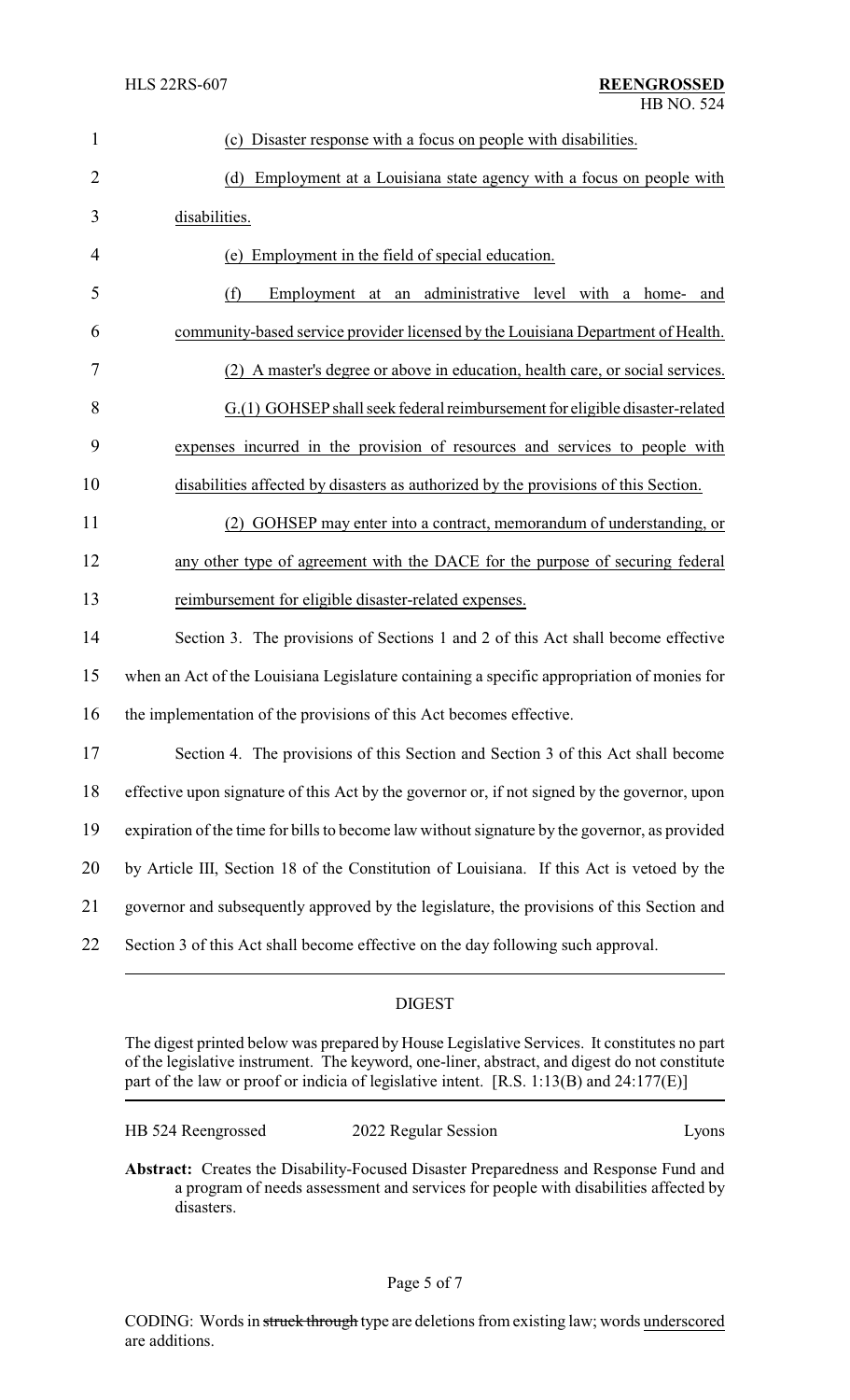Present law provides that 2% of the monies collected annually from the tax upon gaming proceeds from sports wagering established by present law, not to exceed \$500,000, shall be credited to the Disability Affairs Trust Fund.

Proposed law revises present law to dedicate this revenue instead to the Disability-Focused Disaster Preparedness and Response Fund, a special fund created by proposed law. Provides that the monies in the Disability-Focused Disaster Preparedness and Response Fund shall be used solely for the purposes provided for in proposed law.

Proposed law provides that its purpose is to address particular identified needs of people with disabilities affected by disasters through needs assessment, coordination of resources to meet those needs, and training of personnel to identify needs through appropriate methods and to proficiently coordinate with the proper entities that provide necessary services, therebyestablishing a network that will identifypeople who need disability-related resources in disaster periods and ensure that those who need help will be connected to those who can provide help.

Proposed law requires the Governor's Office of Homeland Security and Emergency Preparedness (GOHSEP) to contract with a disability assessment and coordination entity (DACE). Provides that the DACE shall perform all of the following functions:

- (1) Work with GOHSEP to develop a statewide plan which shall include but not be limited to all of the following elements:
	- (a) Conduct individual assessments of needs of people with disabilities in shelters and areas impacted by disasters.
	- (b) Provide training that addresses meeting the needs of people with disabilities impacted by disasters to disability stakeholders, other entities that serve people with disabilities, and government agencies.
	- (c) Enhance cooperation between the entities identified in paragraph (b) above so that the needs of people with disabilities relating to disaster preparedness and response will be met.
	- (d) Where necessary, directlymeet the needs of people with disabilities impacted by disasters.
- (2) Administer the initial implementation of the statewide plan.
- (3) Administer the statewide plan on an ongoing basis.
- (4) Conduct individual needs assessments for people with disabilities.
- (5) Coordinate with state and local governmental entities, disability stakeholders, and affected individuals with disabilities or their representatives to meet individual needs identified in assessments.
- (6) Directlymeet the needs of people with disabilities impacted by disasters in instances in which no other option for furnishing of such assistance is available.
- (7) Provide necessary training to persons, entities, and government agencies that serve people with disabilities in order to meet the needs of people with disabilities that are impacted by disasters.
- (8) Maintain staffing necessary to administer the statewide plan.